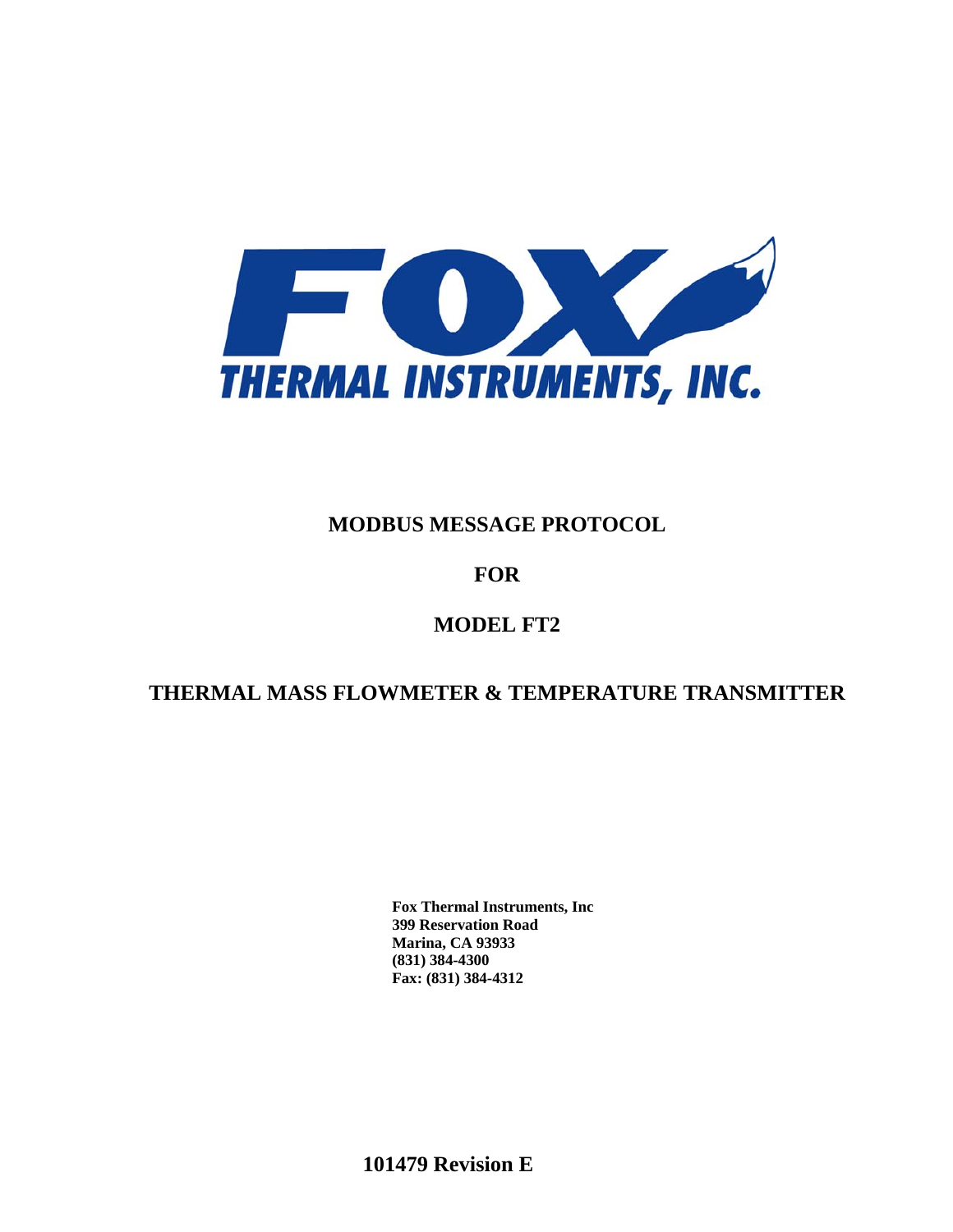### **Notice**

**Fox Thermal Instruments believes that the information provided herein is complete and accurate however be advised that the information contained herein is NOT a guarantee for satisfactory results. Specifically, this information is neither a warranty nor guarantee, expressed or implied, regarding performance; merchantability; fitness; or any other matter with respect to the products; nor recommendation for the use of the product/process information in conflict with any patent. Fox Thermal Instruments, Inc. reserves the right to change and/or improve the product design and specification without notice.** 

### **FOX THERMAL INSTRUMENTS, INC. 399 RESERVATION ROAD MARINA, CA 93933 TELEPHONE: 831-384-4300 FAX: 831-384-4312 EMAIL: SALES@FOXTHERMALINSTRUMENTS.COM**

**Download Technical Data Sheets from our website: www.foxthermalinstruments.com** 

**Fox Thermal Instruments believes that the information provided herein is accurate however be advised that the information contained herein is NOT a guarantee for satisfactory results. Specifically, this information is neither a warranty nor guarantee, expressed or implied, regarding performance; merchantability; fitness; or any other matter with respect to the products; nor recommendation for the use of the product/process information in conflict with any patent. Please note that Fox Thermal Instruments, Inc. reserves the right to change and/or improve the product design and specification without notice.**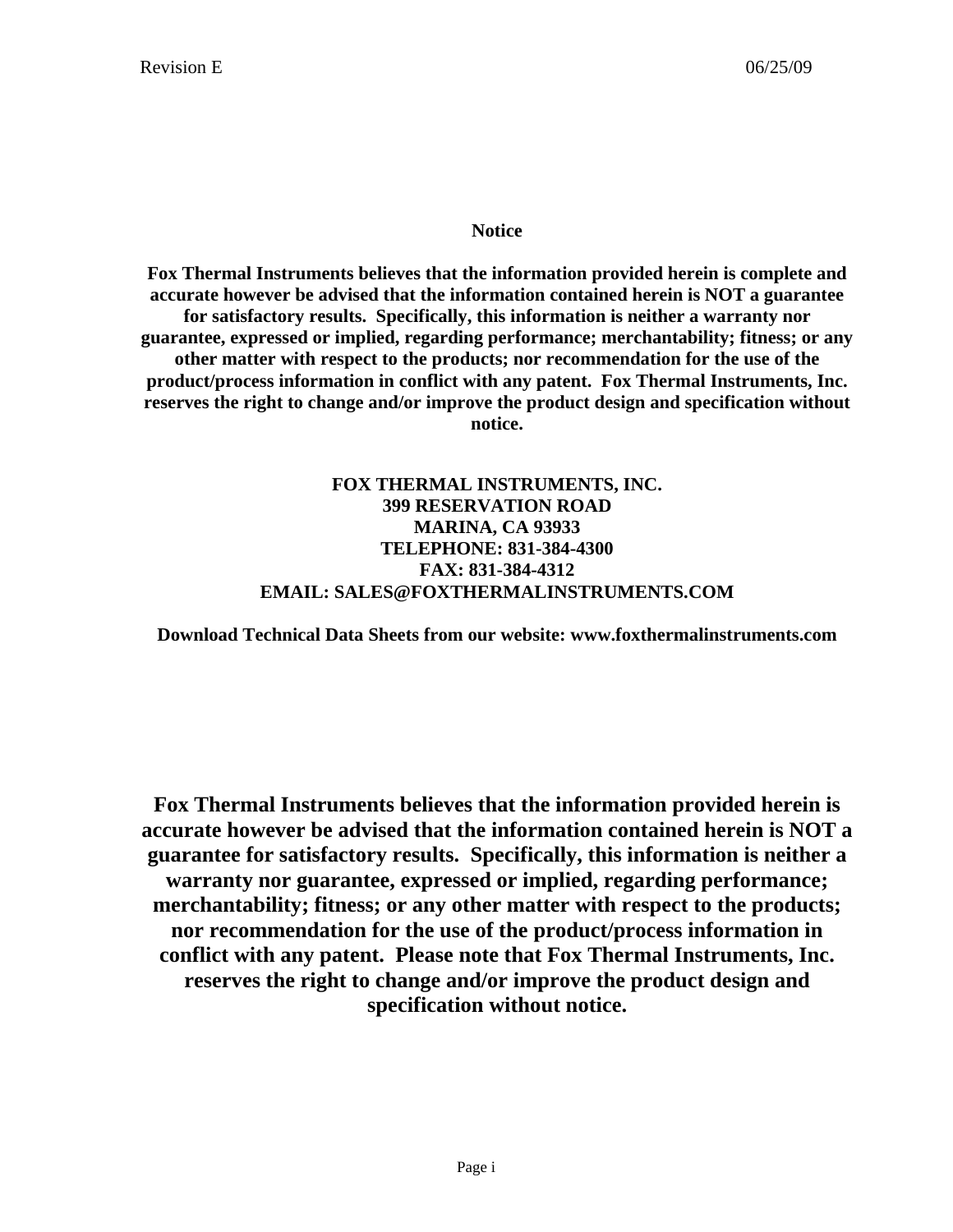### Scope

This document describes the MODBUS implementation for the Fox Thermal Instruments FT2 Mass flow meter.

MODBUS is an application layer messaging protocol that provides client/sever communications between devices. MODBUS is a request/reply protocol and offers services specified by function codes.

The size of the MODBUS **P**rotocol **D**ata **U**nit is limited by the size constraint inherited from the first MODBUS implementation on Serial Line network (max. RS485 **A**pplication **D**ata **U**nit = 256 bytes). Therefore, MODBUS PDU for serial line communication  $= 256$  – Server address (1 byte) – CRC (2 bytes)  $= 253$ bytes.

RS485  $ADU = 253 +$  Server address (1 byte) + CRC (2 bytes) = 256 bytes.

For more information on MODBUS go to the web site http://www.modbus.org/.

## MODBUS Protocol:

#### Command Request:

<Meter Address> <Function code> <Register start address high> <Register start address low> <Register count high> <Register count low> <CRC low> <CRC high>

#### Command Response:

<Meter Address> <Function code> <Data byte count> <data register low> <data register high> … <data register low> <data register high> <CRC low> <CRC high>

Note: The data in shown in brackets < > represents one byte of data.

### FT2 Commands supported:

The FT2 supports the following commands:

- 1) Function 03: Read holding registers
- 2) Function 04: Read input register.
- 3) Function 06: Preset single register

### Read Holding Registers (command 03)

This command reads the basic variable from the FT2 and has the following format:

#### Request:

<Meter Address> <Function code=03> <Register start address high> <Register start address low> <Register count high> <Register count low> <CRC low> <CRC high>

#### Response:

<Meter Address> <Function code=03> <Byte count> <Data high><Data low>… <Data high><Data low> <CRC low> <CRC high>

FT2 Modbus register assignments for command 0x03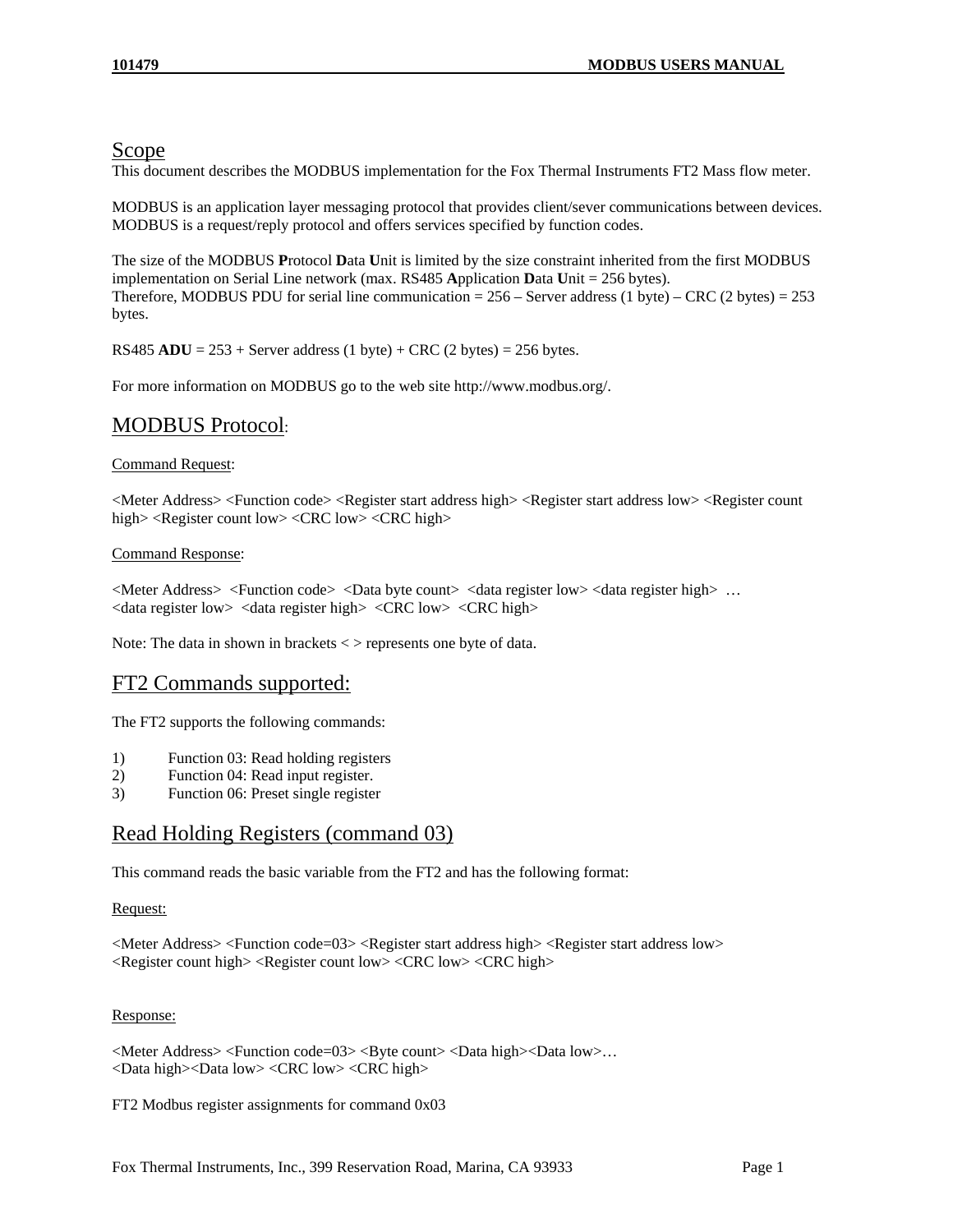| Register       | Modbus            | Data type                                           | Scaling          | Comment                           |
|----------------|-------------------|-----------------------------------------------------|------------------|-----------------------------------|
| <b>Address</b> | <b>Address</b>    |                                                     |                  |                                   |
| 0x00           | 40001             | Flow in Eng unit (low)                              | N <sub>o</sub>   | Mass flow in selected unit        |
| 0x01           | 40002             | Flow in Eng unit (high)                             | No               |                                   |
| 0x02           | 40003             | Total (low)                                         | N <sub>o</sub>   | Total in selected unit            |
| 0x03           | 40004             | Total (High)                                        | No               |                                   |
| 0x04           | 40005             | Temperature (low)                                   | $*10$            | Temperature in selected unit * 10 |
| 0x05           | 40006             | Temperature (high)                                  | $*10$            |                                   |
| 0x06           | 40007             | Elapsed time (low)                                  | $*10$            | Elapsed time in hours * 10        |
| 0x07           | 40008             | Elapsed time (high)                                 | $*10$            |                                   |
| 0x08           | 40009             | Velocity (Low)                                      | N <sub>o</sub>   | Velocity in nm/hr                 |
| 0x09           | 40010             | Velocity (high)                                     | $\overline{No}$  |                                   |
| 0x0A           | 40011             | Flow in Eng unit * 10                               | 10               | Mass flow in selected unit * 10   |
| 0x0B           | $\frac{1}{40012}$ | Flow in Eng unit *100                               | 100              | Mass flow in selected init * 100  |
| 0x0C           | 40013             | Total *100                                          | $\overline{100}$ | Total in selected unit * 100      |
| 0x0D           | 40014             | Total2 (low, 2 gas curves only)                     | No               | Total #2 for 2 gas curves         |
| 0x0E           | 40015             | Total2 (high, 2 gas curves only)                    | No               | Total #2 for 2 gas curves         |
| 0x0F           | 40016             | <b>Status</b>                                       | N <sub>o</sub>   | <b>Status</b>                     |
| 0x10           | 40017             | Spare/Not used                                      |                  |                                   |
| 0x11           | 40018             | Spare/Not used                                      |                  |                                   |
| 0x12           | 40019             | Spare/Not used                                      |                  |                                   |
| 0x13           | 40020             | Flow in Eng Unit (float, upper 16 bits)             | N <sub>o</sub>   | Mass flow in selected unit        |
| 0x14           | 40021             | Flow in Eng Unit (float, lower 16 bits)             | $\rm No$         | Mass flow in selected unit        |
| 0x15           | 40022             | Total in Eng Unit (float, upper 16 bits)            | No               | Total in selected unit            |
| 0x16           | 40023             | Total in Eng Unit (float, lower 16 bits)            | N <sub>o</sub>   | Total in selected unit            |
| 0x17           | 40024             | Total#2 for 2 gas curve (float, upper 16 bits)      | N <sub>o</sub>   | Total in selected unit            |
| 0x18           | 40025             | Total#2 for 2 gas curve (float, lower 16 bits)      | No               | Total in selected unit            |
| 0x19           | 40026             | Temperature in selected unit (float, upper 16 bits) | N <sub>o</sub>   | Temperature in selected unit      |
| 0x1A           | 40027             | Temperature in selected unit (float, lower 16 bits) | $\rm No$         | Temperature in selected unit      |
| 0x1B           | 40028             | Elapsed time in hours (float, upper 16 bits)        | N <sub>o</sub>   | Elapsed time in hours             |
| 0x1C           | 40029             | Elapsed time in hours (float, lower 16 bits)        | $\rm No$         | Elapsed time in hours             |
| 0x1D           | 40030             | Velocity in selected unit (float, upper 16 bits)    | N <sub>o</sub>   | Velocity in selected unit         |
| 0x1E           | 40031             | Velocity in selected unit (float, lower 16 bits)    | No               | Velocity in selected unit         |
| 0x1F           | 40032             | Spare/Not used                                      |                  |                                   |
| 0x20           | 40033             | Spare/Not used                                      |                  |                                   |
| 0x21           | 40034             | Spare/Not used                                      |                  |                                   |
| 0x22           | 40035             | Spare/Not used                                      |                  |                                   |
| 0x23           | 40036             | Spare/Not used                                      |                  |                                   |

Note: Register A, B & C are provided to get more resolution for low flow and total. When value exceeds the 16 bit registers, they will be frozen with all 16 bits set. It is also possible to use the velocity to calculate the flow in engineering units by using the pipe area and conversion factor for the selected unit.

#### Example:

Request data register at starting address 0x0000 and specifying only 1 register

 $\langle 0x01 \rangle \langle 0x03 \rangle \langle 0x00 \rangle \langle 0x00 \rangle \langle 0x00 \rangle \langle 0x01 \rangle \langle 0x01 \rangle \langle 0x02 \rangle \langle 0x84 \rangle$ 

#### Response:

 $\langle 0x01 \rangle$   $\langle 0x03 \rangle$   $\langle 0x02 \rangle$   $\langle xx \rangle \langle xx \rangle$   $\langle CRC$  low $\rangle$   $\langle CRC$  high $\rangle$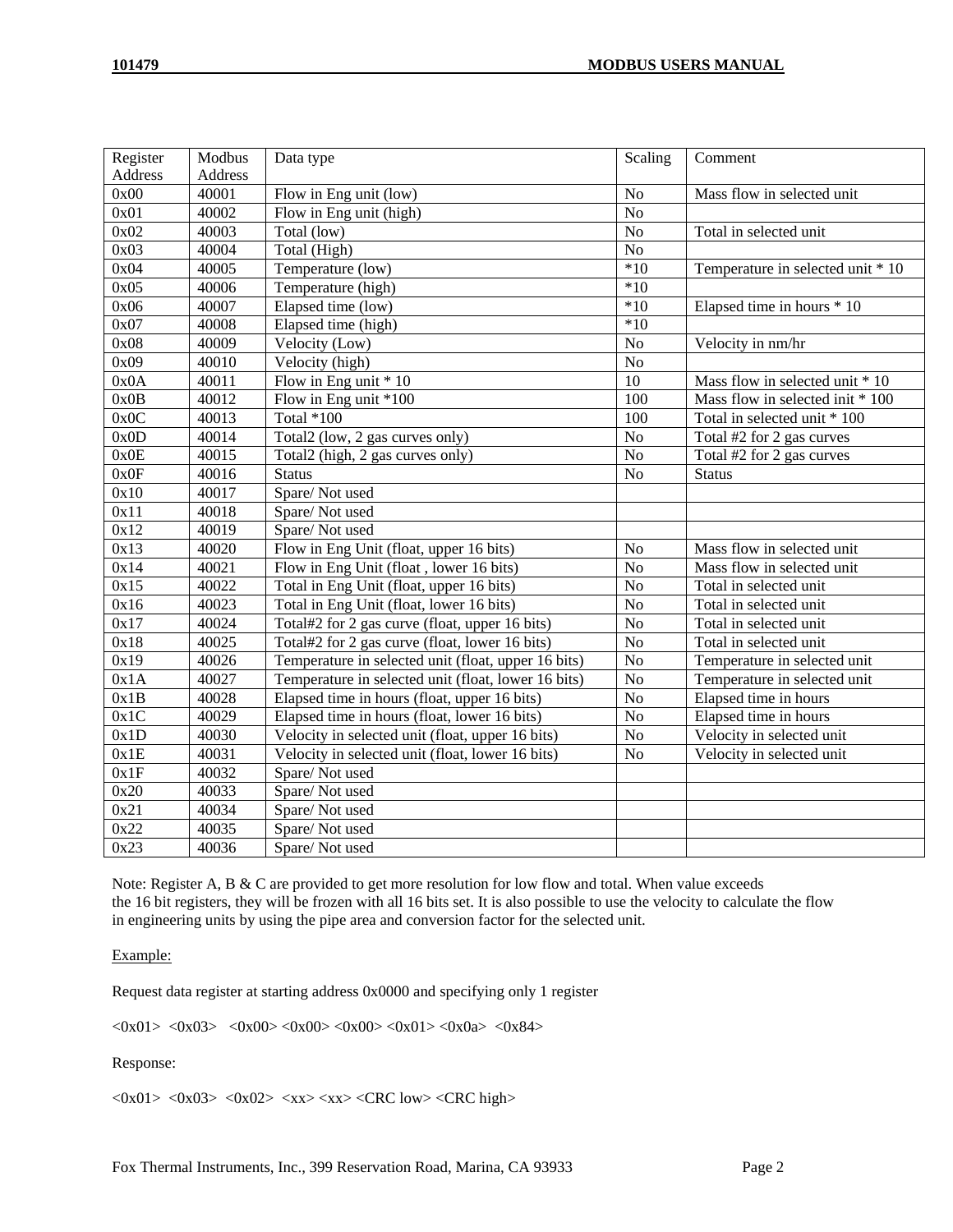Where xx xx is the data register value.

### Read Input Register (FT2 status, command 04)

This command is used to report the FT2 status information. It is a **READ ONLY** command. Request:

<Meter Address> <Function code=04> <Register address =0> <Register address =0> <Register count =0> <Register count =1> <CRC low> <CRC high>

#### Response:

<Meter Address> <Function code=04> <Byte count-=2> <Status High><Status Low> <CRC low> <CRC high>

The FT2 supports only reading of the FT2 status. The register address must be set to zero and the register count must be set to 1.

#### **Status bits definitions**

| Bit | Definition                                      | Comment                                 |
|-----|-------------------------------------------------|-----------------------------------------|
| 0   | Power up indication                             | Reset when out of the power up sequence |
|     | Flow rate reached high limit threshold          | Set limit to zero to disable            |
| 2   | Flow rate reached low limit threshold           | Set limit to zero to disable            |
| 3   | Temperature reached high limit threshold        | Set limit to zero to disable            |
| 4   | Temperature reached low limit threshold         | Set limit to zero to disable            |
| 5   | Sensor reading is out of range                  | Check sensor wiring                     |
| 6   | Velocity flow rate outside of calibration table | Check sensor wiring                     |
|     | <b>Incorrect Settings</b>                       | Check settings                          |
| 8   | In simulation mode                              | Set simulation value to 0 to disable    |
| 9   | Frequency output is out of range                | Check frequency output settings         |
| 10  | Analog 4-20 mA for flow is out of range         | Check analog output settings            |
| 11  | Analog 4-20 mA for temperature is out of range  | Check analog output settings            |
| 12  | Anybus error                                    | Check wiring from RS485 to Anybus IC    |
| 13  | RTC error (only for FT2 with RTC)               | <b>Check RTC</b>                        |
| 14  | CRC error                                       | Check parameters and reset CRC          |
| 15  | <b>Tot Error</b>                                | Reset total                             |

### Preset Single register (command 06)

This command is used to clear the Totalizer and elapsed time registers. The register address is 0x0a (10 decimal, Modbus=40011) and the data to write must be 0x02.

#### Request:

<Meter Address> <Function code=06> <Register address high=0x00> <Register address low=0x0a>  $\langle$ Register data high=0x00>  $\langle$ Register data low =0x02>  $\langle$ CRC low>  $\langle$ CRC high>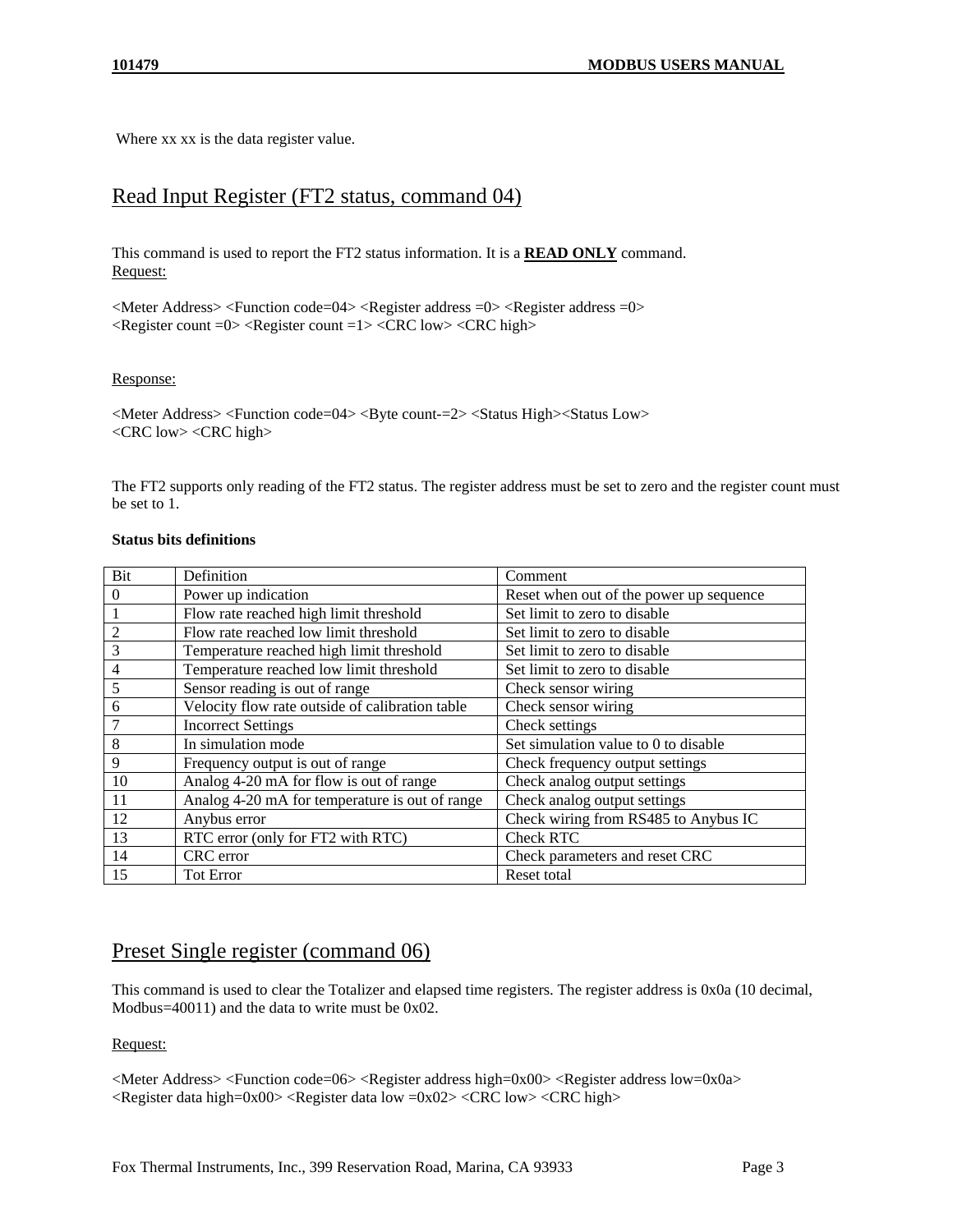Response:

<Meter Address> <Function code=06> <Register address =0x00> <Register address =0x0a> <Register data=0x00> <Register data =0x02> <CRC low> <CRC high>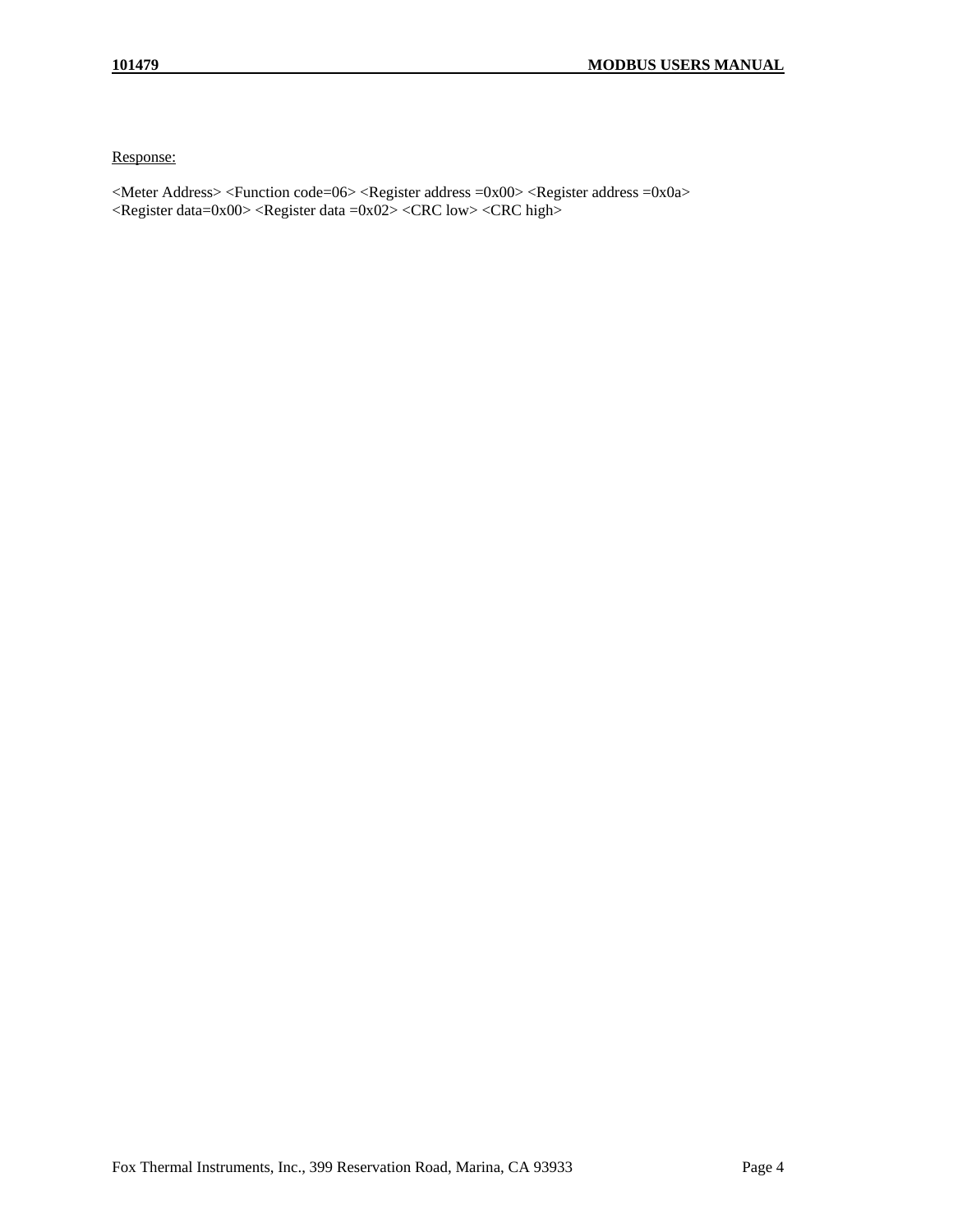#### **RS485 wiring**

W1 jumper is to terminate the bus with a 121-ohm resistor. W3 and W4 are used for half duplex operation. (W3 connects  $TX + \& RX +$ , W4 connects  $TX - \& RX$ .



Note: W1 jumper should only be inserted in the last meter in the RS485 daisy chain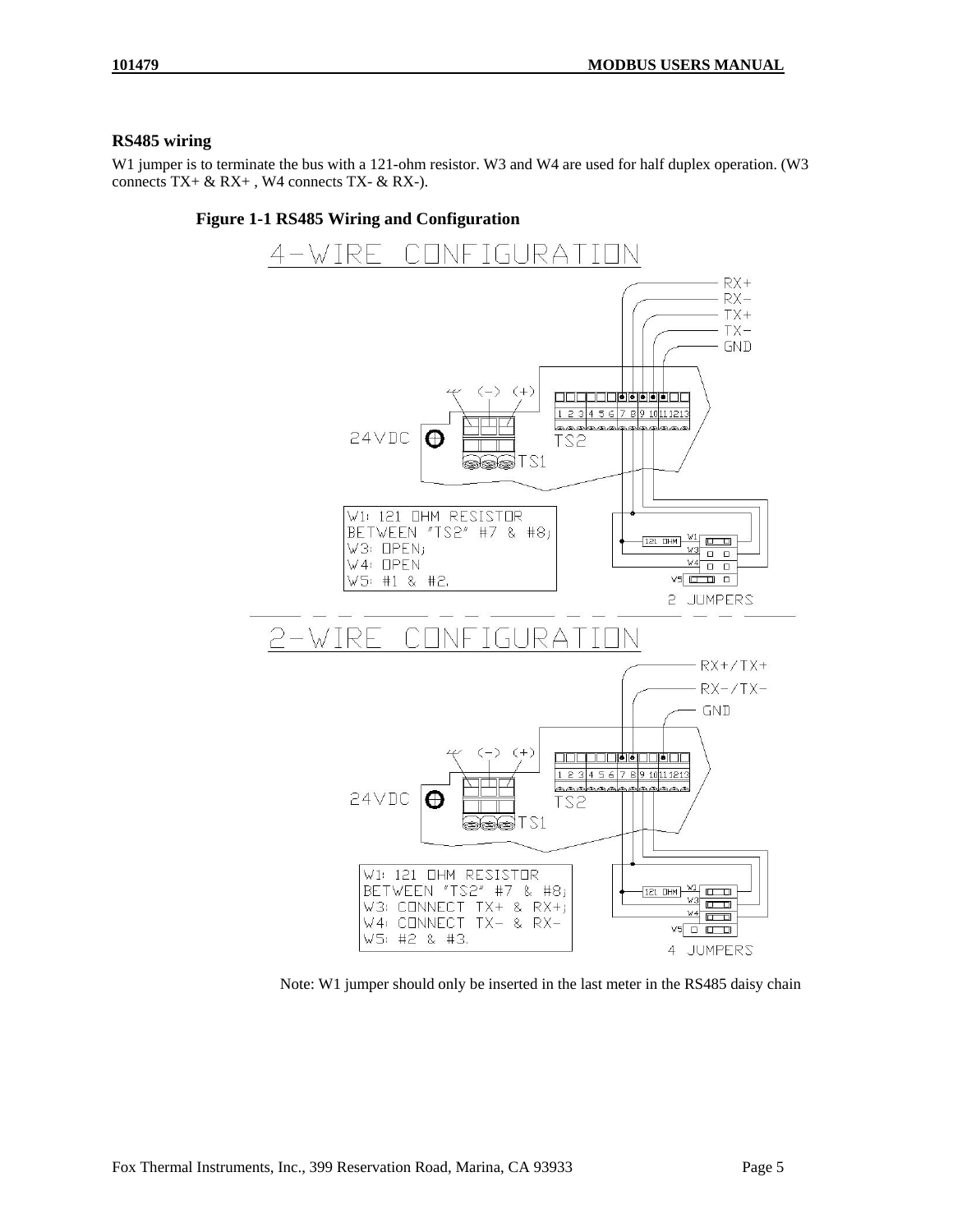## Programming using the Local Display

#### **Entering the programming mode**

Press the F1 or the F2 key repeatedly, in the normal running mode, until the following screen is shown. This enters the programming mode:

| $\rm No$                         | <b>SET PARAMETERS?</b><br>Yes |  |  |  |  |  |
|----------------------------------|-------------------------------|--|--|--|--|--|
| F <sup>3</sup><br>F2<br>F4<br>F1 |                               |  |  |  |  |  |

Press **YES (F4)** and then the following screen will prompt the user to enter the password if enabled:

| PASWD:<br>$_{\text{UP}}$ | DN             | <b>NXT</b>     | OK             |
|--------------------------|----------------|----------------|----------------|
| F <sub>1</sub>           | F <sub>2</sub> | F <sub>3</sub> | F <sub>4</sub> |

Enter the correct password. Default password for Level 1 is 1234.

| $PASWD=$<br>$_{\rm UP}$ | DN | <b>NXT</b>     | OK |
|-------------------------|----|----------------|----|
| F <sub>1</sub>          | F2 | F <sub>3</sub> | FA |

Press the **UP (F1) or DN (F2)** key to select a new digit or character, the cursor points to the selected digit. Press **NXT (F3)** to select the next digit and **OK (F4)** to accept the entry.

Note: If the **UP (F1) or DN (F2)** key is held down for more the 1 second, the program will progressively select new digits at increasing speed as time increases.

If the wrong password is entered, the message "Wrong Password" will be displayed for a few seconds and then return to the programming entry screen. If the password is accepted, the following screen will be shown:

| <b>SET PARAMETERS</b><br><b>EXIT</b><br>I/O<br><b>DSP</b><br>FLO |  |  |  |  |  |
|------------------------------------------------------------------|--|--|--|--|--|
| FA<br>F3<br>F <sub>2</sub><br>$_{\rm F1}$                        |  |  |  |  |  |

This is the base screen for the programming mode.

Press **EXIT (F4)** repeatedly until "Normal Mode" is seen briefly to exit the programming mode.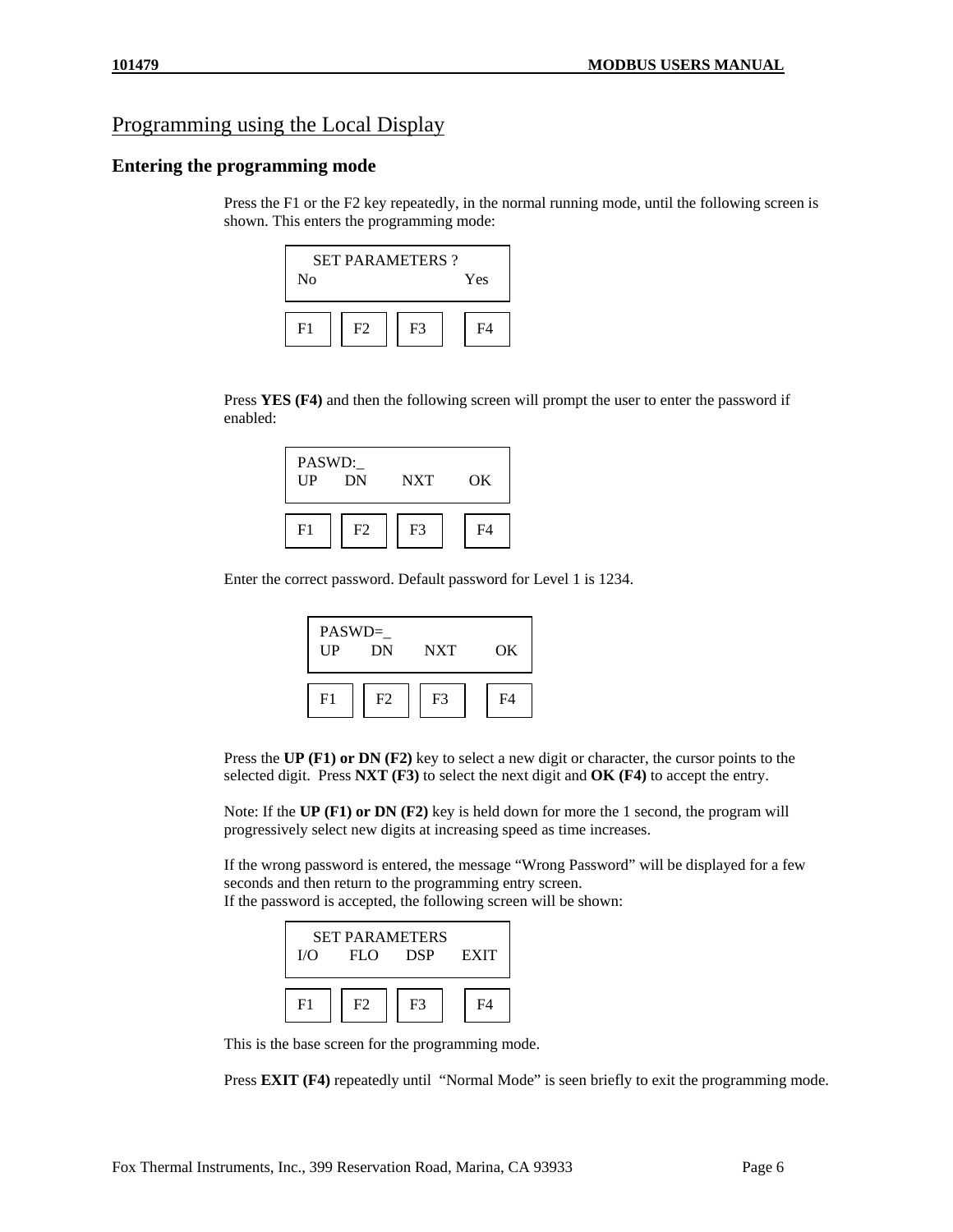### **Communication Protocol and Parameters**

To program the communication parameters, press **I/O (F1)** key from the base menu.



Then press **I/O (F1)** again:



Then press **COM (F1)** to select communication parameters

Set Bus protocol:



Press **NXT (F1)** repeatedly until the correct selection is shown and then press **OK (F4)** to accept the setting.



Set communication parameters are only available for MODBUS:

| $Baud=9600$<br><b>NXT</b> |                |                | OK             |
|---------------------------|----------------|----------------|----------------|
| F <sub>1</sub>            | F <sub>2</sub> | F <sub>3</sub> | F <sub>4</sub> |

Press **NXT (F1)** repeatedly until the correct selection is shown and then press **OK (F4)** to accept the setting.

Selections are: "19200" "9600" "4800" "2400" "1200"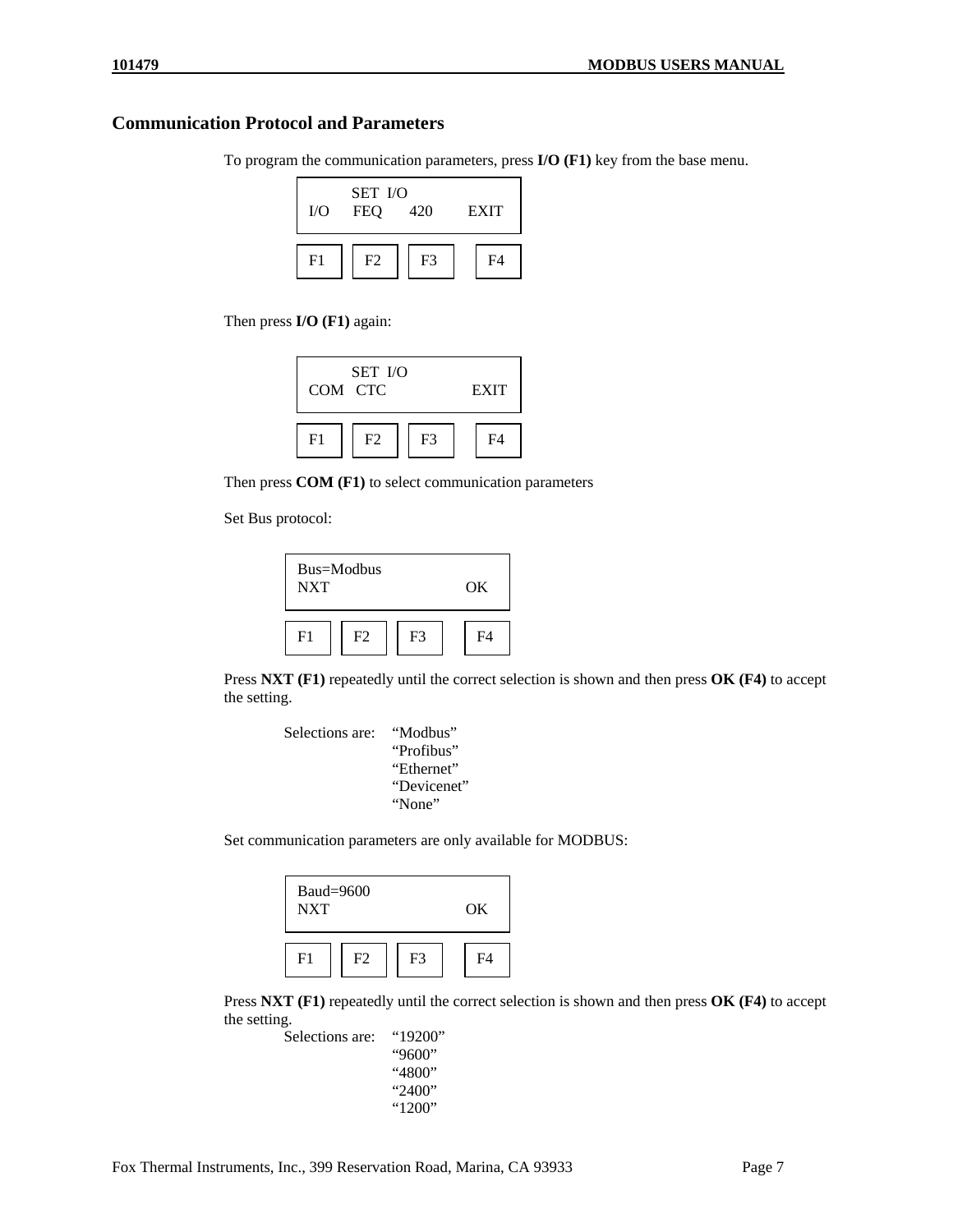

Press **NXT (F1)** repeatedly until the correct selection is shown and then press **OK (F4)** to accept the setting.



Press **NXT (F1)** repeatedly until the correct selection is shown and then press **OK (F4)** to accept the setting.

Selections are: "7" "8"

| Stop Bits=1<br><b>NXT</b> | OK             |                |                |
|---------------------------|----------------|----------------|----------------|
| F <sub>1</sub>            | F <sub>2</sub> | F <sub>3</sub> | F <sub>4</sub> |

Press **NXT (F1)** repeatedly until the correct selection is shown and then press **OK (F4)** to accept the setting.



Set Unit Address:

| $Loop ID=1$<br><b>CHG</b> | OK             |                |                |
|---------------------------|----------------|----------------|----------------|
| F <sub>1</sub>            | F <sub>2</sub> | F <sub>3</sub> | F <sub>4</sub> |

Press **CHG (F1)** key to change the Loop ID and **OK (F4)** to accept the new value.